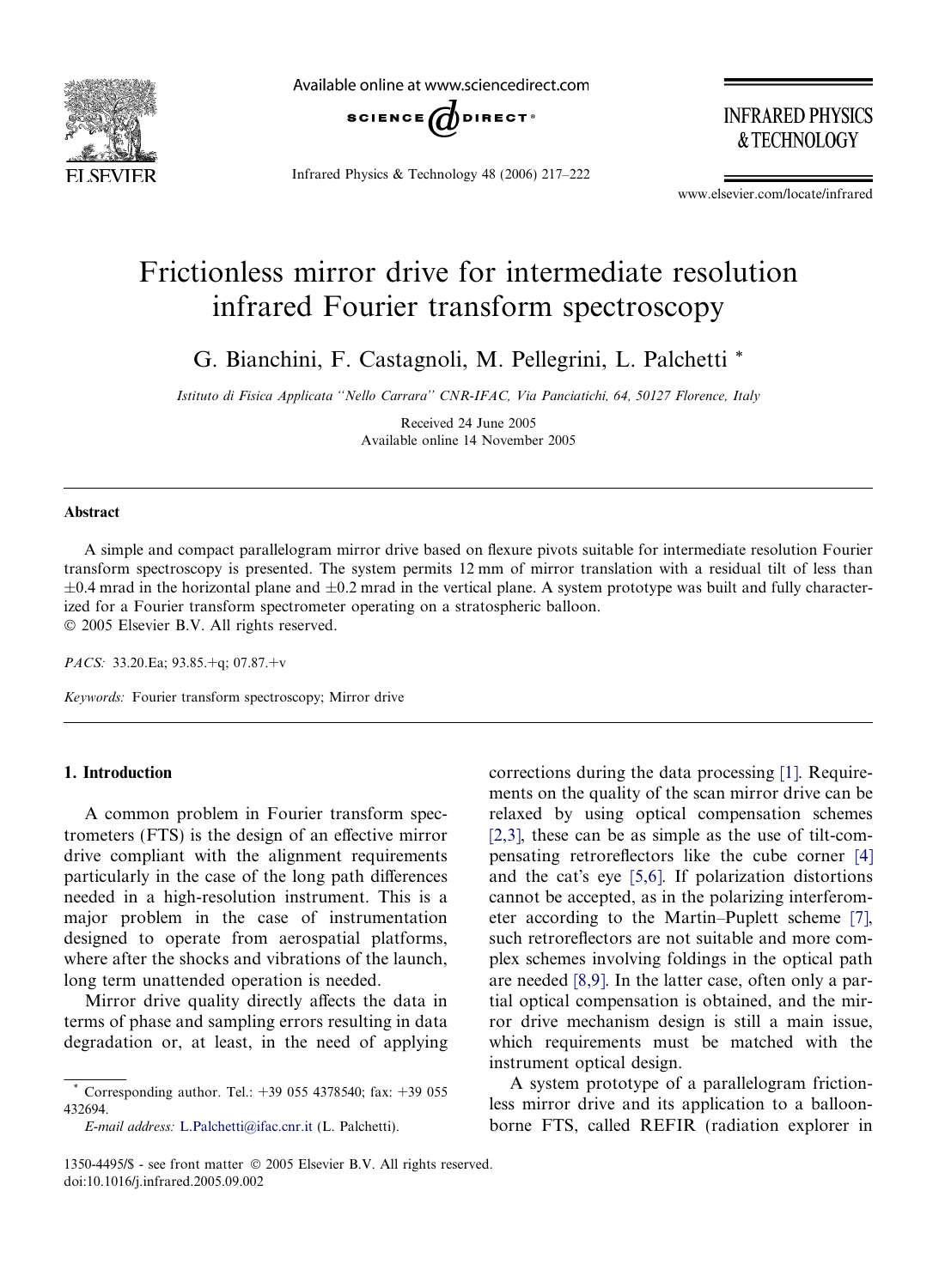<span id="page-1-0"></span>the far infrared) [\[10–12\]](#page-5-0), and aimed to the study of the Earth's atmosphere spectral radiance in the 100– 1100 cm-<sup>1</sup> range, are presented in this paper. A description and the characterization of the realized prototype are reported in Sections 2 and 3, respectively. The performances on the balloon-borne instrument are also shown.

## 2. System description

The parallelogram mirror drive here described is designed for the REFIR prototype. The optical setup of the REFIR interferometer is depicted in Fig. 1 and it is described with many details in Ref. [\[3\].](#page-5-0) It is a Martin–Puplett scheme modified for using both planes of polarization of the input radiation. The input ports  $I_1$ ,  $I_2$  are located on the bottom instrument level, whereas the output ports  $O_1$ ,  $O_2$ are on the upper level. The two levels are separated inside the moving arms of the interferometer by using as retroreflectors two roof-top mirrors moving in a single unit (RTMU). In this way a folding of the optical path on two overlapped planes and a factor of 4 multiplier between mechanical scan and optical path difference (OPD) are obtained.  $P(0^{\circ})$  and  $P(45^{\circ})$  are 0° and 45° polarizing wire-grids, respectively. Input/output optics, and detector and calibration units are not reported in Fig. 1. The instrument uses one room-temperature pyroelectric detector per each output port in the focal plane of an off-axis parabolic mirror, and the calibration is performed by using two black-body reference sources.

This configuration provides good performances over the whole REFIR spectral bandwidth and in particular the optical design provides some compensations of misalignment errors of the moving RTMU: because of the different number of reflections in the two arms, RTMU yaw affects in the same way both interfering wavefronts. RTMU pitch is compensated by the use of  $90^\circ$  roof-top mirrors. Both compensations operate in a first order approximation, and scan accuracy still depends on mirror drive. The mirror drive mechanism chosen for this application is shown in Fig. 2: a double parallelogram system supports the RTMU on one side, while on the other side is placed the scan motor. In principle, with this mechanism, RTMU translates parallel to itself without tilt errors. The hinges of the parallelograms make use of flexure pivots (C-FLEX, mod. E-10), that for the low deflection angles involved in the design, give an optimal solution to avoid friction and limit mechanism wear [\[13–15\].](#page-5-0)

The maximum travel of the RTMU is about 12 mm, considering a parallelogram arm length of 58 mm, this translates into a maximum deformation of the flexure pivots of less than  $\pm 6^{\circ}$ , well inside the factory specification of  $\pm 15^{\circ}$  as maximum deformation for indefinite operating life. Considering the factor of 4 multiplier, the corresponding maximum path difference provides a spectroscopic resolution better than  $0.2 \text{ cm}^{-1}$  with double-sided interferogram acquisition. It should be noted that all the mechanical parts of the parallelogram mirror drive



Fig. 1. Optical setup of the REFIR interferometer. I, O—input and output ports, P—polarizing beam splitters (with polarization angle), RTMU—roof-top mirror unit.



Fig. 2. Double parallelogram scan mirror drive with flexure pivot hinges (white +) and stepper motor drive.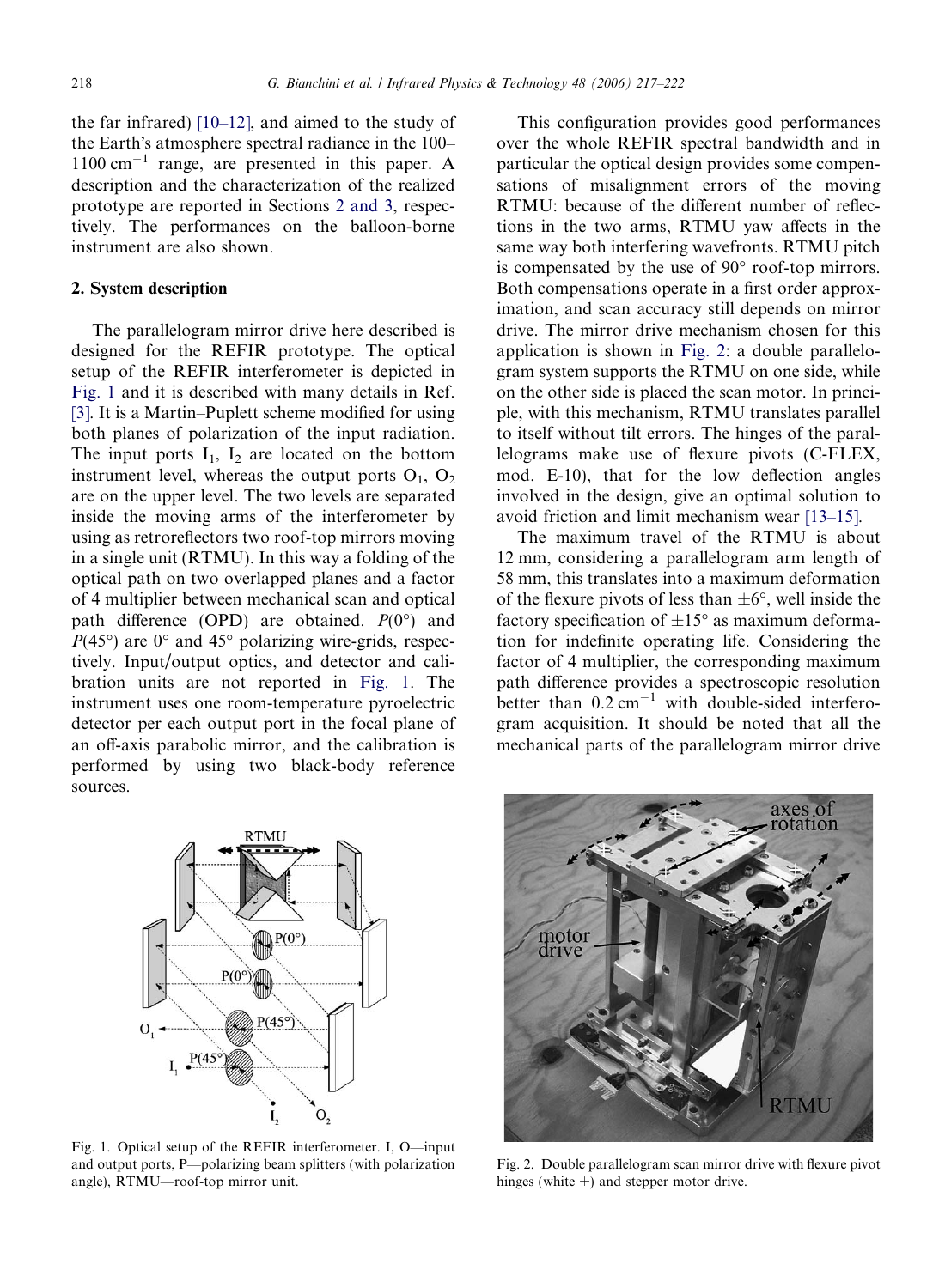are machined with a relaxed construction tolerance of about 0.1 mm.

The transmission providing linear motion of the parallelogram edge is another critical system: for the balloon prototype a simple and cost-effective solution was used, with a computer driven stepper motor (PI instruments, mod. Intellistep C-161.2i), a 100:1 reduction stage and a transmission based on a gear driving a toothed sector. The gear is coated with elastic material to damp motor vibrations and compensate for backlash. The driving gear diameter is 10.5 mm, the motor resolution is 20 000 microsteps/turn, thus giving an OPD resolution of about 66 nm/microstep, enough to perform interferogram sampling up to visible wavelength even in presence of some amount of mirror drive granularity due to microstepping. While this solution is effective for the balloon application, involving operation times of the order of several hours, in prevision of a spaceborne application, a more suitable solution would be provided by a brushless linear motor with optical encoder.

The drive is operated in rapidly scanning mode and the position is controlled by counting the motor steps. Limit switches are used in order to define the starting position and to prevent possible overshoots. The chosen sampling approach, called ''equal-time sampling with digital filter and numerical resampling'', follows the method introduced by Brault [\[16\]](#page-5-0) and is described in more details for application to the REFIR case in Ref. [\[17\]](#page-5-0). Interferograms are

acquired with equal-time sampling together a reference signal, provided by a reference laser interferometer. From equal-time acquisition of both signals we obtain the equal-space interferogram for Fourier transformation.

## 3. Performance characterization

The performances of the mirror drive in terms of angular stability throughout the whole scan range are characterized by using both a collimated laser beam and a Zygo interferometer. First a rough estimate of the angular deviation was obtained by means of a laser beam reflected by a plane mirror placed on the RTMU. Angular deflection of the reflected beam has been estimated through a CCD sensor in the focal plane of a  $f = 400$  mm lens. Subsequently, interferograms of the plane mirror have been acquired through the Zygo interferometer during a stepped scan. Analyzing the interference fringes an accurate estimate of angular deviation of the RTMU during scan has been obtained. The results of these two methods are shown in Fig. 3, and are in good agreement. Maximum angular deviation of about  $\pm 0.4$  mrad in the horizontal plane and  $\pm 0.2$  mrad in the vertical plane are measured.

The angular stability of the mirror drive can be used to calculate the effect of tilt errors on the interferometric efficiency in the case of the REFIR instrument. As already seen in Section [2](#page-1-0), the peculiar optical scheme of this interferometer allows



Fig. 3. Mirror unit deflection during scan measured with two independent methods (an interferometer and a laser beam with a position sensitive detector).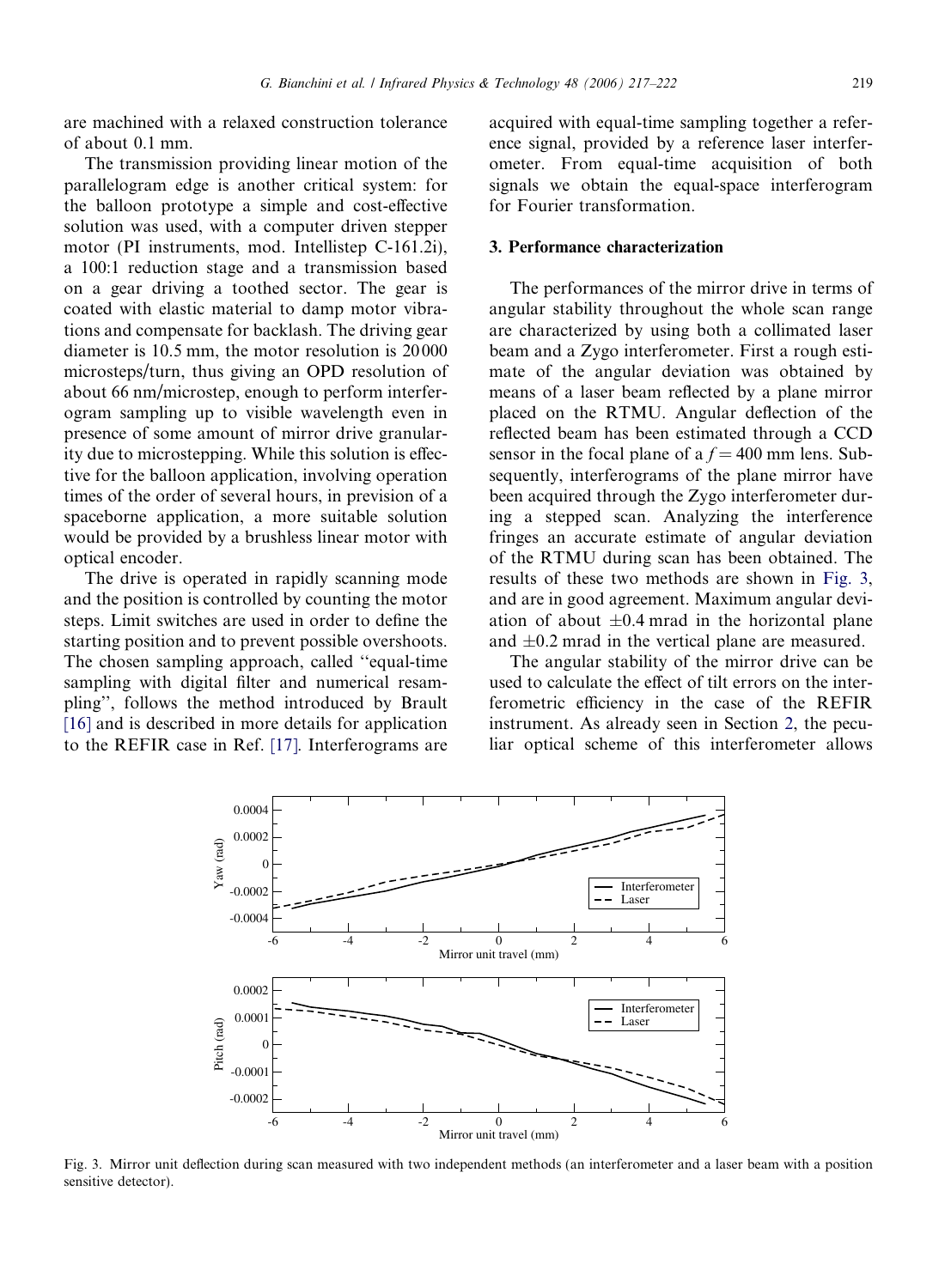<span id="page-3-0"></span>the compensation for tilt errors of RTMU. However the pitch error of RTMU produces a residual vertical shift of the beams, which is not fully compensated. This effect has been evaluated for the particular geometry of the REFIR interferometer. The resulting modulation efficiency is shown in Fig. 4 as a function of vertical tilt error of RTMU for different values of optical frequencies. The effect is a different apodization function depending on the optical frequencies. For frequency up to  $500 \text{ cm}^{-1}$ the apodization is practically negligible. The losses become relevant for frequencies above 1000 cm<sup>-1</sup>. We notice however that if we take a spectral resolution equal to  $0.5 \text{ cm}^{-1}$ , as in the case of REFIR, the



Fig. 4. Modulation efficiency of the interferometer as a function of RTMU vertical tilt calculated for different wavenumber values.



Fig. 6. Scan mirror speed characterization from fringe zero crossing count for the speed setting of 2000 microstep/s.



Fig. 5. Interference fringe frequency stability.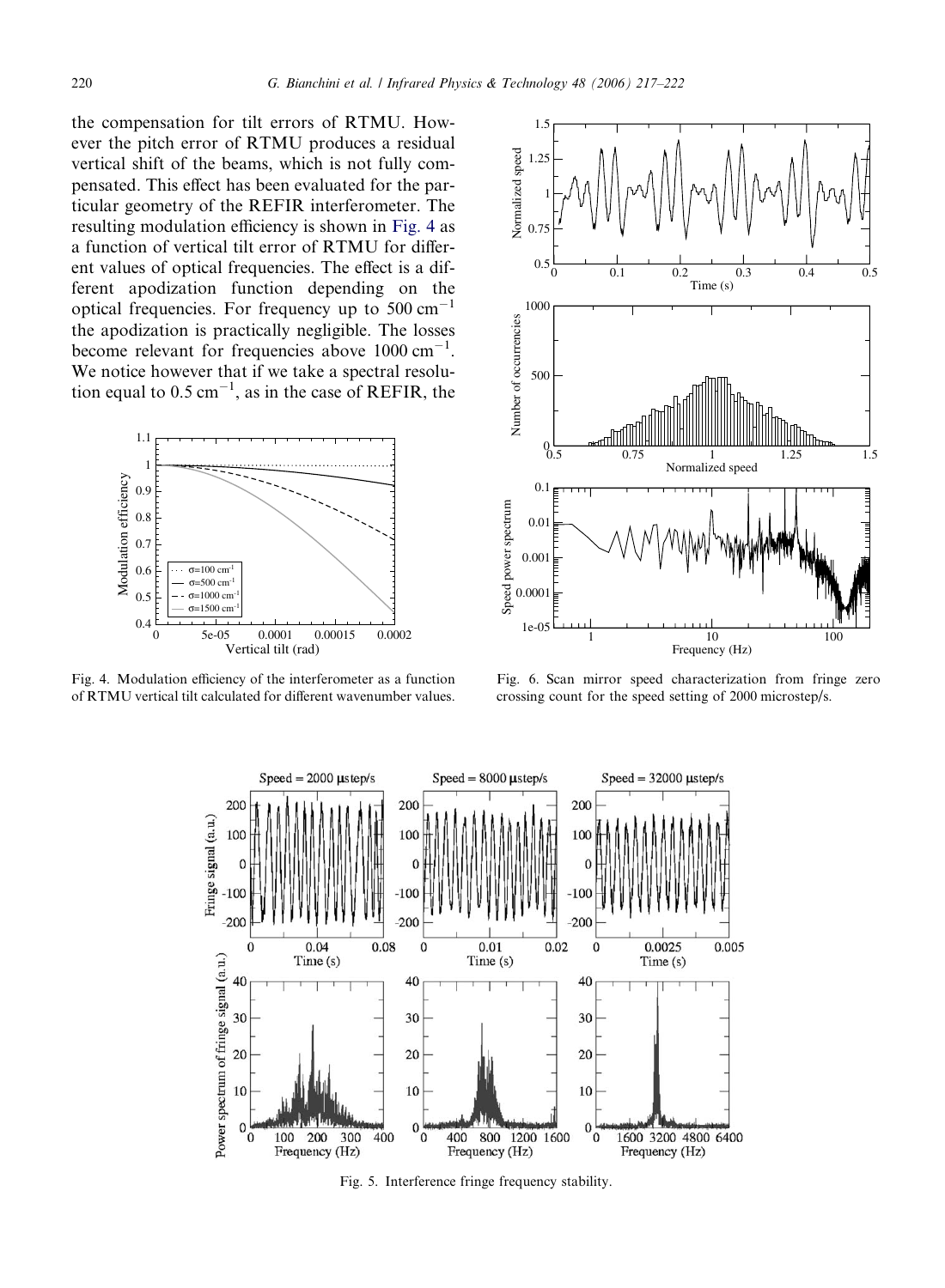movement of RTMU can be limited to  $\pm 0.25$  cm with a reduction of the pitch error to less than 0.1 mrad. As a consequence, the modulation efficiency results to be always above 80%.

While angular stability is the main requirement in the mirror drive, also an accurate speed control is needed to minimize sampling errors. In the adopted scheme involving a stepper motor, the main concern is motion granularity more than speed stability. Characterization of mirror motion has been obtained by using the reference laser interferometer.

An accurate characterization of speed stability of the mirror drive can be obtained from the frequency stability analysis of the laser fringes. In [Fig. 5](#page-3-0) we can see a sample of the laser fringes and the power spectrum of fringe signal for three different values of the speed, 2000, 8000 and 32 000 microsteps/s. The structure shown by the peak at the lower speed values indicates the presence of fringe modulation.

To further analyze and evaluate the amount of this effect, OPD vs. time has been calculated from fringe zero crossing count. In [Figs. 6–8](#page-3-0), upper

panel, the normalized speed vs. time is shown for the three speed settings previously considered. An oscillating behavior is present at the lower speeds. The consequences of this effect on speed stability is clearly visible in the speed distribution histograms shown in [Figs. 6–8,](#page-3-0) center panel. From the analysis of both the time series and the power spectrum of the normalized speed ([Figs. 6–8](#page-3-0) upper and lower panels), we notice that for each speed setting, an oscillation is present at a frequency proportional to the stepping frequency itself. At 2000 microsteps/s this oscillation occurs at 10 Hz, and gives rise to strong harmonics due to mechanical resonances in the system. At 8000 microsteps/s the forcing oscillation is at 40 Hz and fewer harmonics are present, while at the fastest speed setting (32 000 microsteps/s), the oscillation is greatly reduced being above all mechanical resonances, and the peak at 160 Hz is barely visible above noise.

The forcing oscillation identified in the speed spectrum can be interpreted as depending on the stepping motor. The driving stepper motor has a



Fig. 7. Scan mirror speed characterization from fringe zero crossing count for the speed setting of 8000 microstep/s.



Fig. 8. Scan mirror speed characterization from fringe zero crossing count for the speed setting of 32 000 microstep/s.